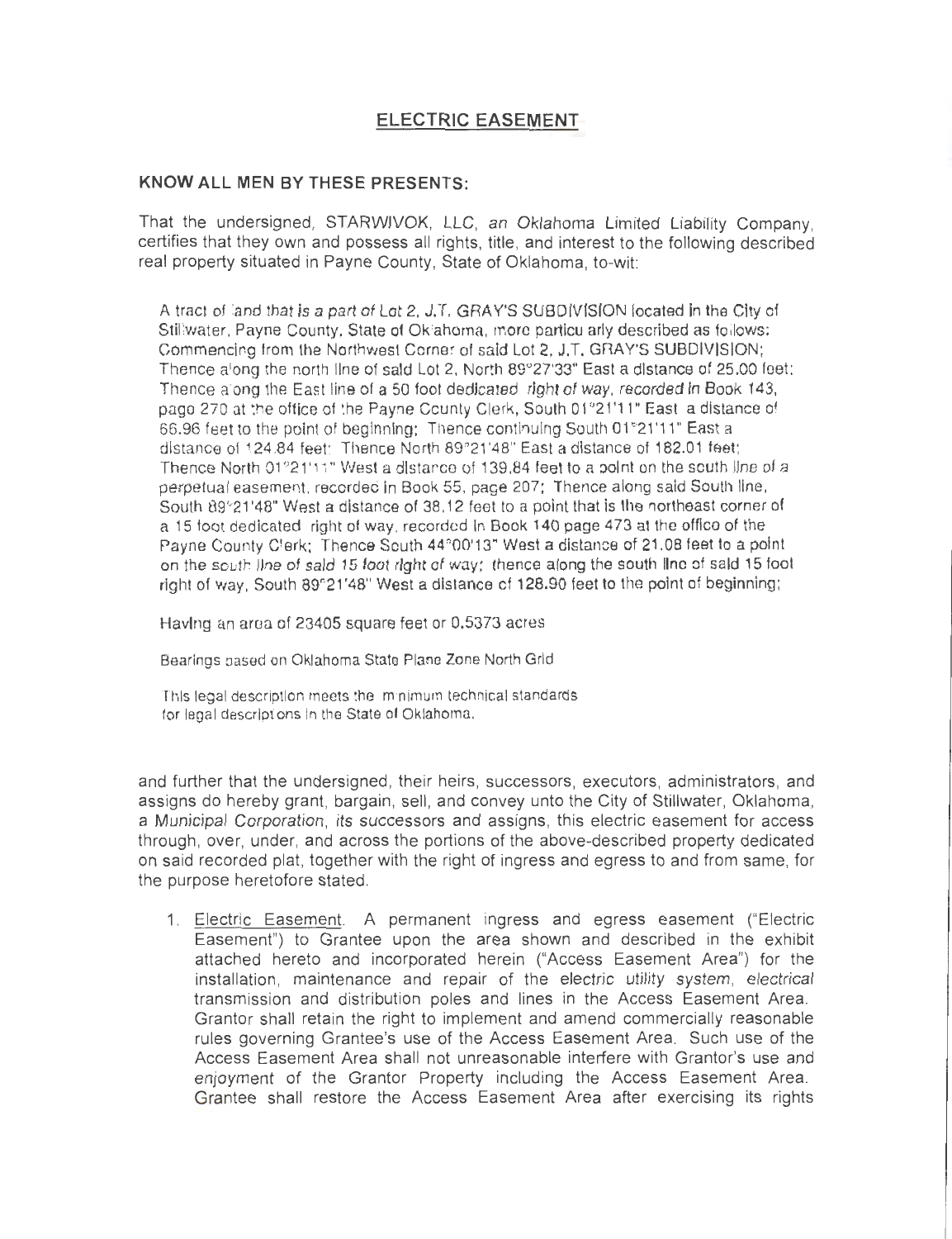hereunder, including, but not limited to grading and replacing grass, sod, shrubs and any other ground cover. Grantee shall be liable to Grantor for all negligent acts or omissions of Grantee, its employees, agents and its representatives. The Access Easement shall be deemed perpetual, run with the land and shall be binding on Grantor and on Grantor's heirs, successors and assigns.



Pro lect: 200301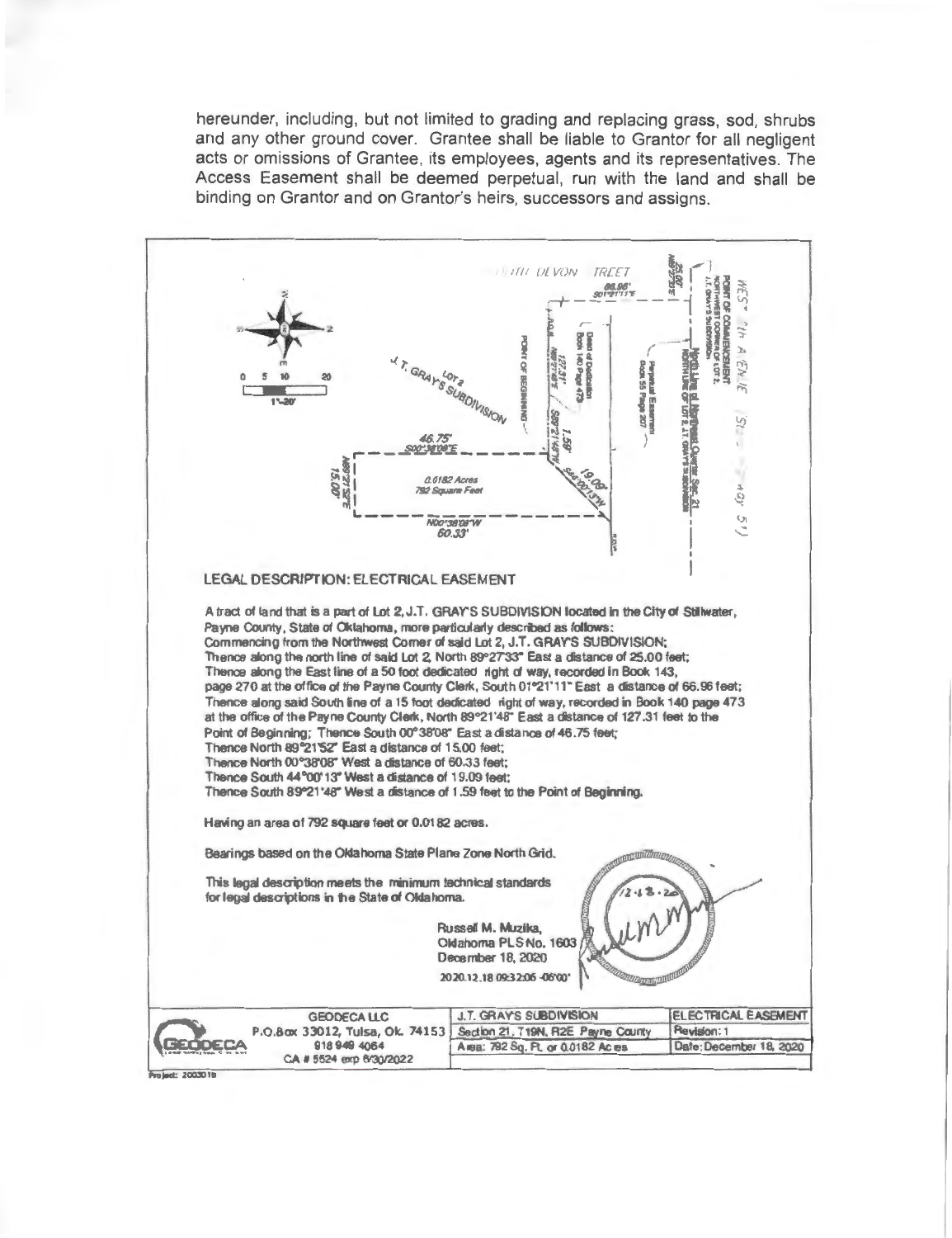The easement contains 792 square feet or 0.0182 acres more or less and is subject to all recorded easements and rights of way thereof.

Except as herein granted, the grantors shall continue to have the full use and enjoyment of the properties herein granted or described for appropriate purposes. At no time shall the grantors commit a use, occupation or enjoyment thereof that might cause a hazardous condition and no building, structure or obstruction shall be located or constructed on said easement by the grantors, their successors or assigns, nor shall the grantors allow said easement to be encumbered in any way so that the City of Stillwater shall not be afforded access at any and all times.

ARWIVOK, LLC, an Oklahoma limited liability company By: Gregrory J. Wiviott, Trustee Its: Sole Member/Manager

STATE OF OKLAHOMA ) ss. \* bee attached COUNTY OF PAYNE

Before me, a Notary Public in and for said County and State on this \_\_ day of and appeared, \_\_\_\_\_\_\_\_ (include egal title information), to me known to be the identical person who subscribed the name of the maker thereof to the foregoing instrument and acknowledged to me that he/she/they executed the same as his/her/their free and voluntary act and deed and as the free and voluntary act and deed of such corporation/partnership/LLC, for the uses and purposes therein set forth.

Given under my hand and seal the day and year last above written.

NOTARY PUBLIC

My Commission Expires: My Commission Number:

(SEAL)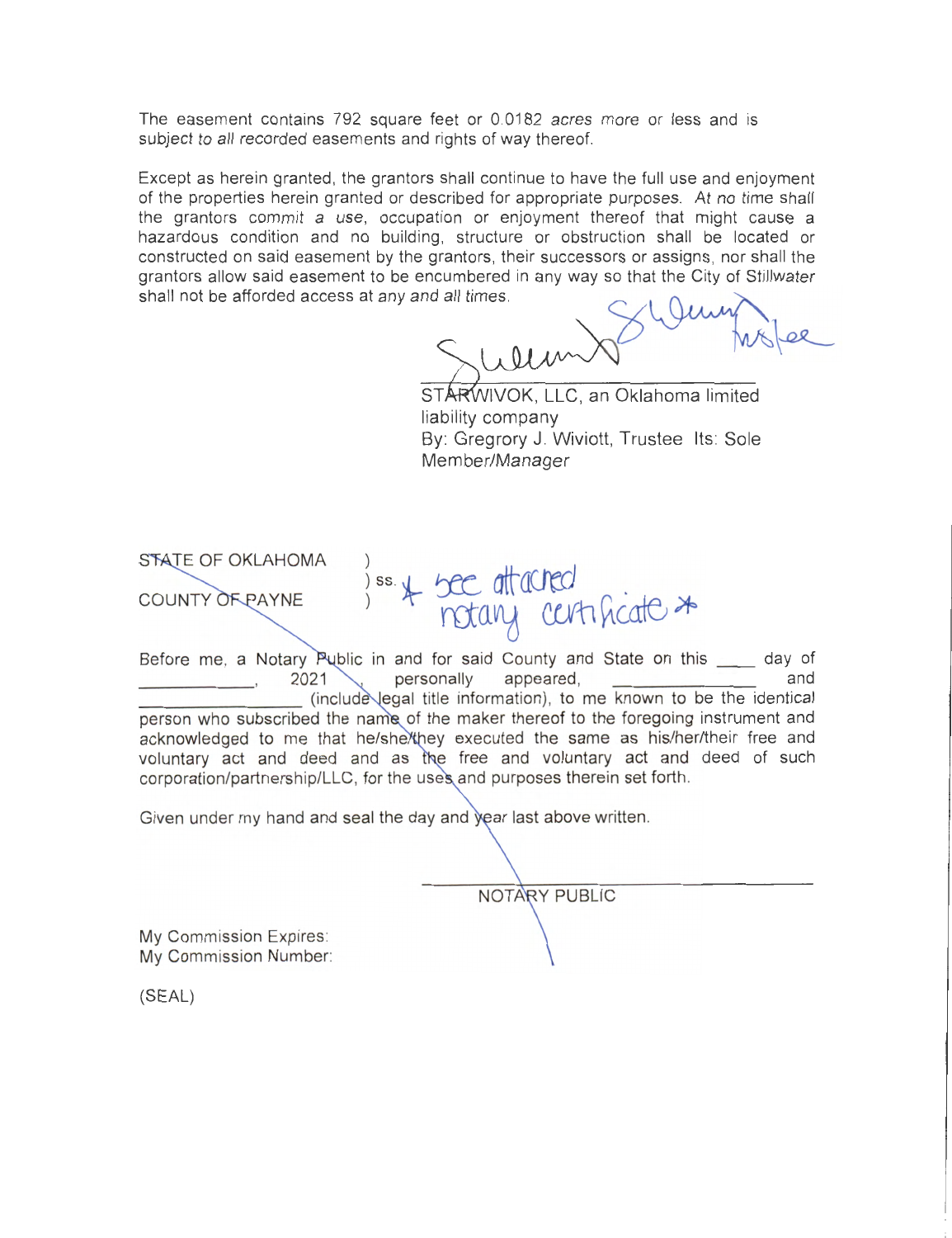STATE OF OKLAHOMA ) SS . COUNTY OF PAYNE

NOW, on this day of  $\qquad \qquad .$  2021, the City Council of the City of Stillwater, State of Oklahoma, a municipal corporation, acting for and in behalf of said municipal corporation, during regular session, does hereby approve and accept from the named Grantor this delivered pedestrian easement and directs the Mayor and Clerk of said City of Stillwater to indicate the same by their signatures and seal of the City of Stillwater, State of Oklahoma.

> WILLIAM H. JOYCE, MAYOR CITY OF STILLWATER, OKLAHOMA

(SEAL)

ATTEST:

THERESA KADAVY, CITY CLERK CITY OF STILLWATER, OKLAHOMA

Approved as to form and legality this \_\_\_ day of \_\_\_\_\_\_\_\_\_\_\_\_\_, 2021.

KIMBERLY CARNLEY, CITY ATTORNEY CITY OF STILLWATER, OKLAHOMA